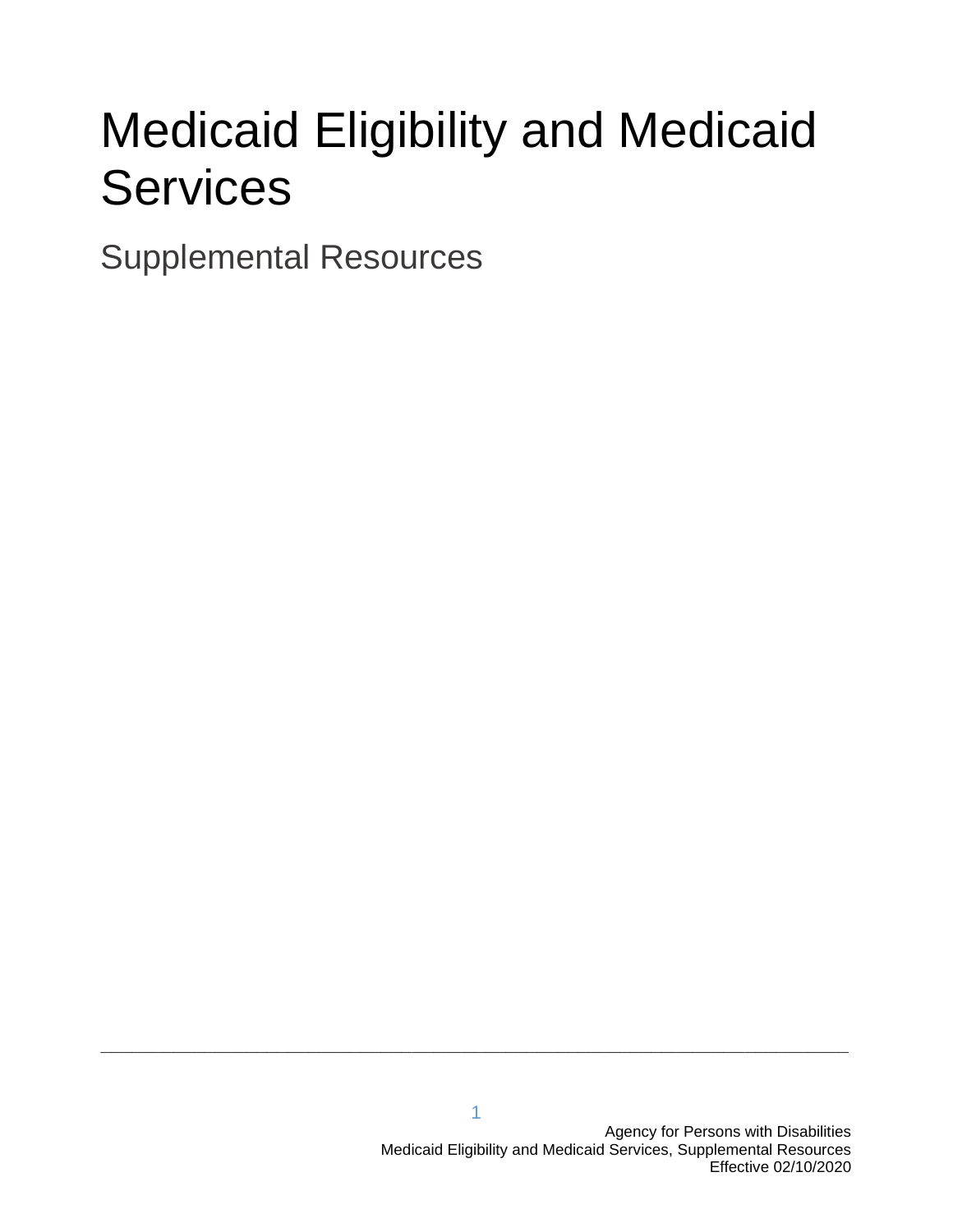### **Table of Contents**

This document contains the forms, tables, lists, and websites that were either displayed or referred to in the Overview of Waiver Support Coordination Pre-Service training. This document also contains additional resources to aide new WSCs in gaining the skills necessary to effectively coordinate the supports and services for individuals on their caseload.

| Certification of Enrollment Status Home and Community Based Services (HCBS) - DCF         |
|-------------------------------------------------------------------------------------------|
|                                                                                           |
| Adult Dental Services for Clients Enrolled on the iBudget Waiver Flow Chart  11           |
|                                                                                           |
|                                                                                           |
|                                                                                           |
| Services/Potential Resources Available to Individuals with Developmental Disabilities who |
|                                                                                           |
|                                                                                           |
|                                                                                           |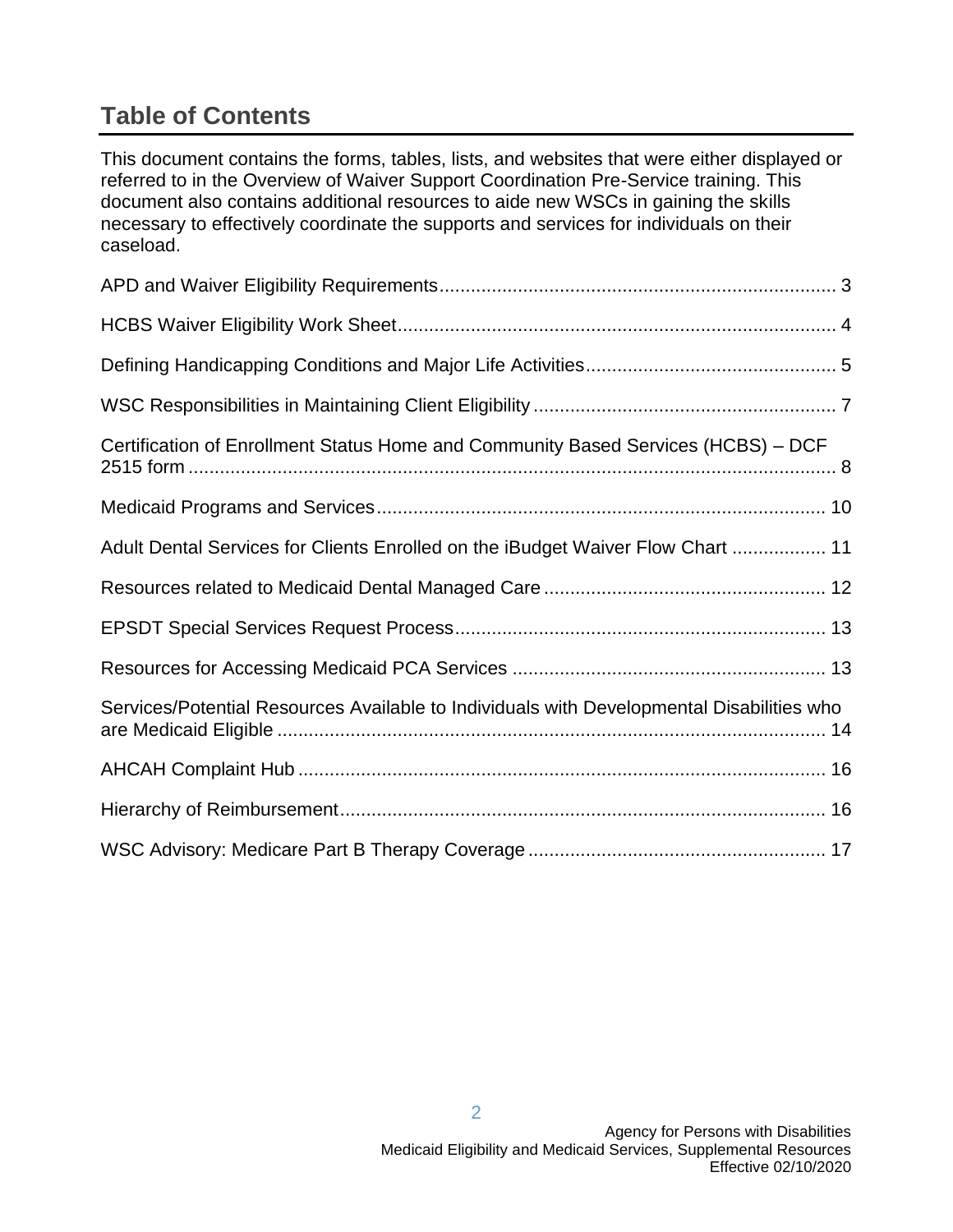# Medicaid Eligibility and Medicaid **Services**

### *APD and Waiver Eligibility Requirements*

A person receiving iBudget waiver services must be both a client of APD and be eligible to receive Medicaid benefits. This means that individuals on your caseload must be:

- APD Eligible
- Eligible for waiver services, and be
- Eligible to receive Medicaid benefits.

Someone who is eligible to be served by APD may not be eligible for waiver specific services. Each of your clients must meet specific criteria at the time of their application process. The eligibility criteria for APD services is defined in Chapter 393, Florida statutes. These criteria include:

- Intellectual Disability (Full Scale IQ 70  $\leq$  for APD services; 59  $\leq$  for Waiver services),
- Severe forms of Autism,
- Spina Bifida cystica or myelomeningocele,
- Cerebral Palsy,
- Prader-Willi syndrome,
- Down syndrome,
- Phelan-McDermid syndrome, or
- Individuals between the ages of 3-5 at high risk for a developmental disability.

In order to be eligible for waiver services, an individual must have one of the disabilities mentioned previously and meet the level of need to be served in an Intermediate Care Facility for Individuals with Intellectual and Developmental Disabilities (ICF/IID).

### *Verifying level of care criteria*

It is a federal requirement for WSCs to make sure that the individual's level of care is reevaluated every 365 days and that they still meet the criteria for institutional care prior to continuing to receive waiver services. The HCBS Waiver Eligibility Worksheet is an important part of this annual process.

### **The following is a copy of the HCBS Waiver Eligibility Worksheet followed by a description of Handicapping Conditions and Major Life Activities.**

3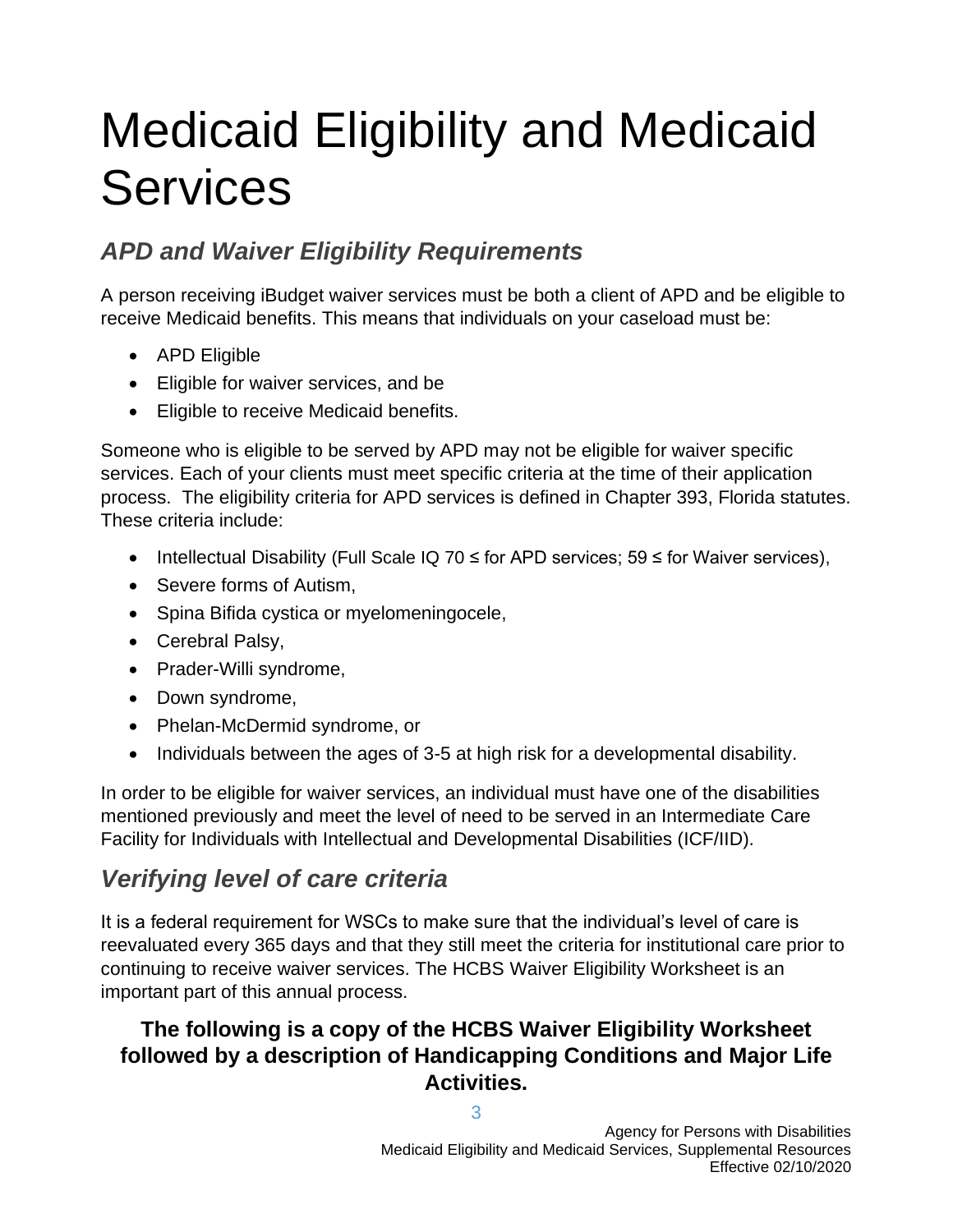

### **HCBS Waiver Eligibility Work Sheet**

| Name: Suzy Doe                                                                                                                                                                                                                                                                                                                                                                                                                                                                                                                              |                                                                                                                                                                                                   | SS#: 123-45-6789                                                        |                                                                          |                                                                                       |
|---------------------------------------------------------------------------------------------------------------------------------------------------------------------------------------------------------------------------------------------------------------------------------------------------------------------------------------------------------------------------------------------------------------------------------------------------------------------------------------------------------------------------------------------|---------------------------------------------------------------------------------------------------------------------------------------------------------------------------------------------------|-------------------------------------------------------------------------|--------------------------------------------------------------------------|---------------------------------------------------------------------------------------|
| Region: NORTHEAST                                                                                                                                                                                                                                                                                                                                                                                                                                                                                                                           |                                                                                                                                                                                                   |                                                                         | Support Plan Effective Date: 08/01/2018                                  |                                                                                       |
| <b>Level of Care Eligibility:</b><br>L.                                                                                                                                                                                                                                                                                                                                                                                                                                                                                                     |                                                                                                                                                                                                   |                                                                         |                                                                          |                                                                                       |
| The individual is an APD client with a Developmental Disability who meets one of the following criteria and is eligible<br>to receive services provided in an ICF/DD. Check the criteria that are met.                                                                                                                                                                                                                                                                                                                                      |                                                                                                                                                                                                   |                                                                         |                                                                          |                                                                                       |
| Option A. $\Box$ The individual's primary disability is Intellectual Disability with an intelligence quotient (IQ) of 59 or less.                                                                                                                                                                                                                                                                                                                                                                                                           |                                                                                                                                                                                                   |                                                                         |                                                                          |                                                                                       |
| Option B. ⊠ The individual's primary disability is Intellectual Disability with an intelligence quotient (IQ) of 60 to 69<br>inclusive and the individual has at least one of the following handicapping conditions OR the individual's primary<br>disability is Intellectual Disability with an intelligence quotient (IQ) of 60 to 69 inclusive and the individual has severe<br>functional limitations in at least three of the major life activities. Please check all handicapping conditions and major<br>life activities that apply. |                                                                                                                                                                                                   |                                                                         |                                                                          |                                                                                       |
| Option C. □ The individual is eligible under the category of Autism, Cerebral Palsy, Down Syndrome, Prader-Willi<br>Syndrome, Spina Bifida, or Phelan-McDermid Syndrome and the individual has severe functional limitations in at least<br>three of the major life activities. Please check all handicapping conditions and major life activities that apply.                                                                                                                                                                              |                                                                                                                                                                                                   |                                                                         |                                                                          |                                                                                       |
|                                                                                                                                                                                                                                                                                                                                                                                                                                                                                                                                             | <b>Handicapping Condition</b>                                                                                                                                                                     |                                                                         |                                                                          | <b>Major Life Activities</b>                                                          |
| $\Box$ Ambulatory Deficits<br>□ Sensory Deficits<br>□ Chronic Health Problems<br>□ Phelan-McDermid Syndrome                                                                                                                                                                                                                                                                                                                                                                                                                                 | $\Box$ Behavior Problems<br>⊠ Autism<br>□ Cerebral Palsy<br>□ Down Syndrome                                                                                                                       | $\Box$ Epilepsy<br>□ Spina Bifida<br>$\square$ Prader-Willi<br>Syndrome | □ Self Care<br>$\Box$ Understanding and<br>Use of Language<br>⊠ Learning | $\Box$ Mobility<br>$\Box$ Self Direction<br>$\Box$ Capacity for<br>Independent Living |
| Ш.<br><b>Medicaid Eligibility:</b>                                                                                                                                                                                                                                                                                                                                                                                                                                                                                                          |                                                                                                                                                                                                   |                                                                         |                                                                          |                                                                                       |
| А.<br>В.                                                                                                                                                                                                                                                                                                                                                                                                                                                                                                                                    | Individual has a current Medicaid number. Medicaid #123456789<br>Individual was referred for Medicaid eligibility on:<br>The result was: Eligible $\Box$ Ineligible $\Box$ Date of Determination: |                                                                         |                                                                          |                                                                                       |
| III. Eligibility Determination: Check the correct statement:                                                                                                                                                                                                                                                                                                                                                                                                                                                                                |                                                                                                                                                                                                   |                                                                         |                                                                          |                                                                                       |
| A. <b>X</b> Individual has met Level of Care Eligibility (I), has a Medicaid number (IIA), and is eligible for waiver services.<br>В.                                                                                                                                                                                                                                                                                                                                                                                                       | $\Box$ Individual has not met the Level of Care Eligibility in I and/or II and, therefore, is not eligible for waiver services.                                                                   |                                                                         | Date: $\sqrt{ }$                                                         |                                                                                       |
| IV. Choice: Only to be completed at the time of initial Waiver enrollment and every 365 days thereafter. I have                                                                                                                                                                                                                                                                                                                                                                                                                             | received an explanation of home and community-based services.                                                                                                                                     | (CHOOSE ONE OF THE FOLLOWING)                                           |                                                                          |                                                                                       |
| A. ⊠ I have been offered waiver services, and I choose to receive community-based supports and services. I                                                                                                                                                                                                                                                                                                                                                                                                                                  | understand that I have a choice of enrolled eligible providers.                                                                                                                                   |                                                                         |                                                                          |                                                                                       |
|                                                                                                                                                                                                                                                                                                                                                                                                                                                                                                                                             | $B.$ $\Box$ I choose to receive institutional services and prefer services to be provided in an institutional setting.                                                                            |                                                                         |                                                                          |                                                                                       |
|                                                                                                                                                                                                                                                                                                                                                                                                                                                                                                                                             |                                                                                                                                                                                                   | Date: _____________                                                     |                                                                          |                                                                                       |
| Legal Representative or Witness (Signature):__________________________________Date:________________                                                                                                                                                                                                                                                                                                                                                                                                                                         |                                                                                                                                                                                                   |                                                                         |                                                                          |                                                                                       |
|                                                                                                                                                                                                                                                                                                                                                                                                                                                                                                                                             |                                                                                                                                                                                                   |                                                                         |                                                                          |                                                                                       |
| * Federal law requires the collection of your social security number as a condition of eligibility for Medicaid benefits under 42 U.S.C.<br>1320b-7 and the agency will collect, use, and release the number for administrative purposes as authorized under law.                                                                                                                                                                                                                                                                           |                                                                                                                                                                                                   |                                                                         |                                                                          |                                                                                       |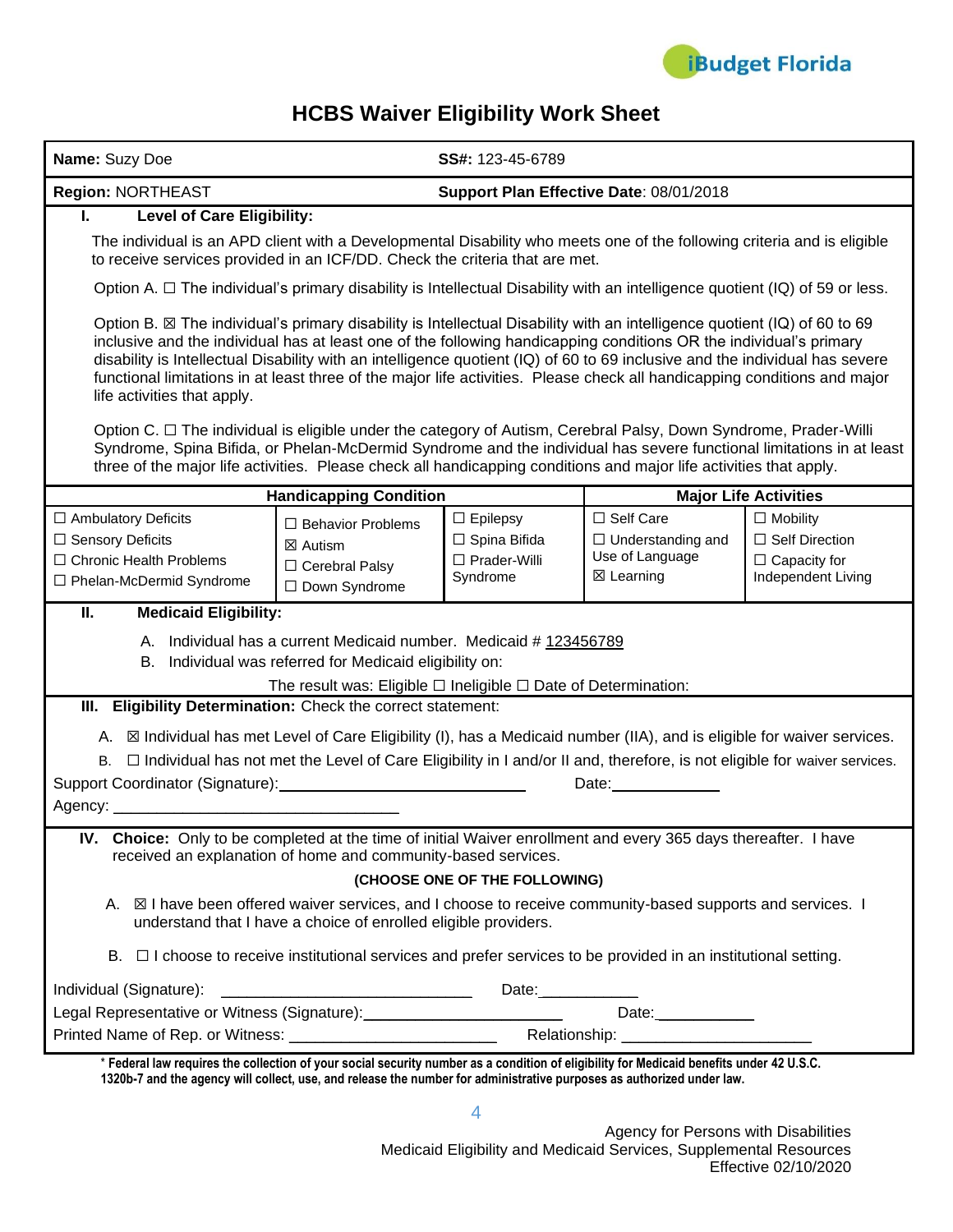### **Defining Handicapping Conditions and Major Life Activities**

WSCs can use the following information when reviewing eligibility documentation and filling out the HCBS Waiver Eligibility Work Sheet. This information is taken from the proposed Rule 65G-4.17, F.A.C.

To determine whether the applicant meets the level of care necessary to prevent institutionalization, the Agency shall document major life activities and handicapping conditions utilizing all available documentation submitted for review with the application packet and any subsequent evaluation completed for purposes of eligibility determination, including but not limited to: school documents, medical records, comprehensive assessments or evaluations*,* or through evidence identified in adaptive tests listed in Rule 65G-4.017(6)(d).

(If option B is selected) An applicant for HCBS Waiver whose eligibility determination is based upon a primary diagnosis of Autism, Cerebral Palsy, Prader-Willi Syndrome, Spina Bifida, Down Syndrome, Phelan-McDermid Syndrome, or Intellectual Disability with an IQ two or more standard deviations below the mean but of 60 to 69 must also have at least one handicapping condition or severe functional limitations in at least three major life activities. In addition to meeting the eligibility criteria described in Rule 65G-4.017, F.A.C., the applicant must demonstrate that his or her physical, mental, or behavioral condition meets the criteria described in subsection or of this rule.

In order to constitute a handicapping condition, the following requirements must be met for each respective condition:

### **Ambulatory Deficits.** The person:

- (a) Has a physical and permanent impairment to such a degree that the person is unable to move from place to place without the aid of assistive device; and,
- (b) Cannot compensate for ambulatory deficits by taking breaks or resting while not requiring any assistive device.

**Sensory Deficits.** The person has trouble receiving and responding to information that comes in through sight, hearing, touch, taste, and/or smell.

**Chronic Health Problems.** The person experiences an ongoing, chronic medical condition lasting 3 months or more, which generally cannot be prevented by vaccines or cured by medication.

**Behavior Problems**. The person suffers from a severe behavior disorder, as defined in Rule 65G-4.014(12), F.A.C.

- (a) Autism: The person meets the criteria described in Rule 65G-4.017(4).
- (b) Cerebral Palsy. The person meets the criteria described in Rule 65G-4.017(5).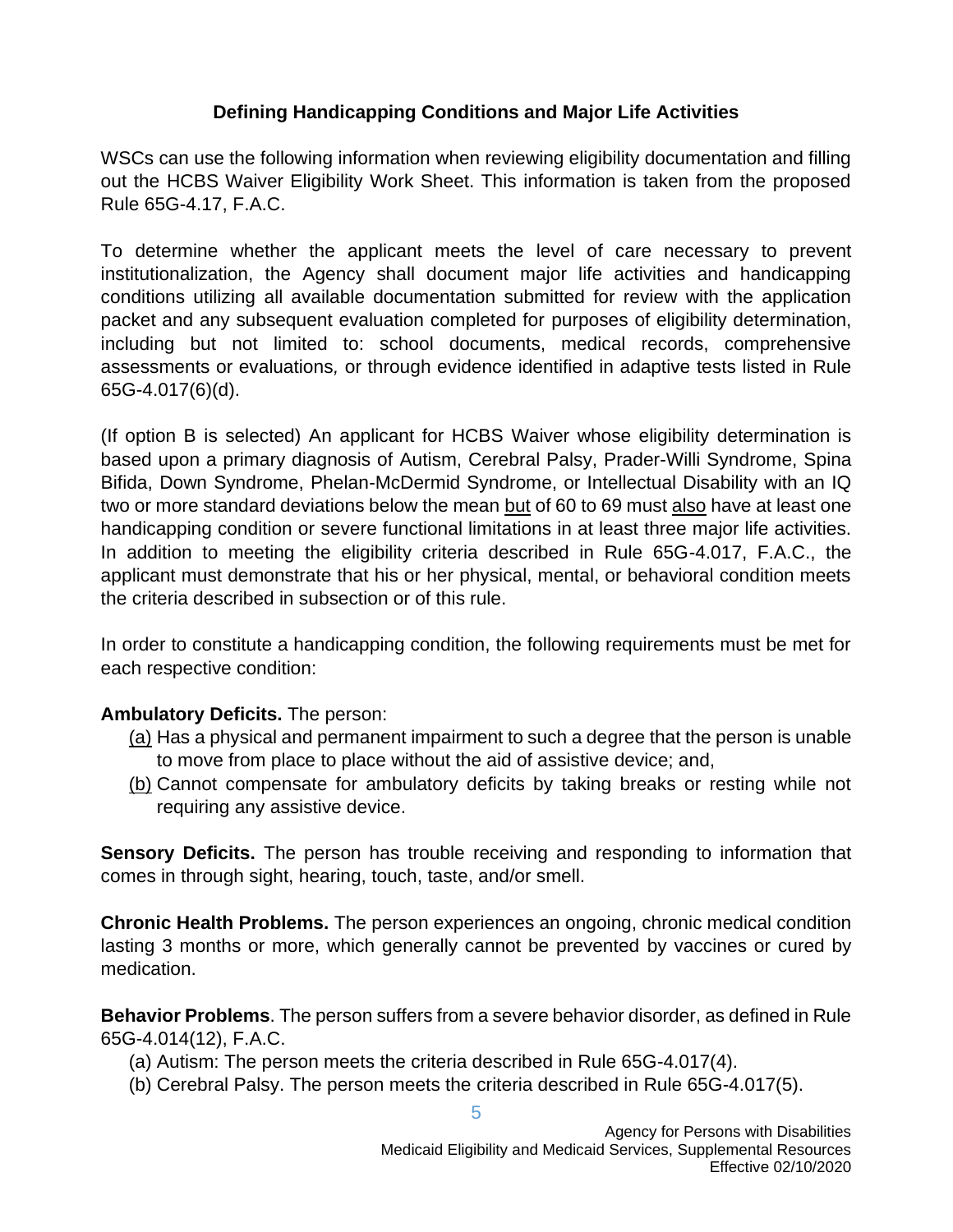- (c) Prader-Willi Syndrome. The person meets the criteria described in Rule 65G-4.017(7).
- (d) Spina Bifida. The person meets the criteria described in Rule 65G-4.017(8).
- (e) Down Syndrome. The person meets the criteria described in Rule 65G-4.017(9).
- (f) Epilepsy. The person has been diagnosed by a medical doctor with epilepsy.
- (g) Phelan McDermid Syndrome. The person meets the criteria described in Rule 65G-4.017(10).

In order to constitute a severe functional limitation in a major life activity, the following requirements must be met for each respective major life activity:

**Self-Care –** The person has severe deficits in their ability to perform basic activities such as eating, toileting, bathing, dressing/undressing, and grooming in the person's usual living environment in a manner appropriate to age, person, place and setting.

**Understanding and Use of Language –**The person has severe deficits in their ability to effectively communicate basic wants and needs, follow basic instructions, and/or understand communication from others in a manner appropriate to age, person, place, and setting.

**Learning –** The person has severe deficits in their ability to acquire, retain, and modify basic functional skills and information that are appropriate to age, person, place and setting.

**Mobility –** The person has severe deficits in their ability to engage in purposeful movement within each of the person's usual environments in a manner appropriate to age, person, place, and setting.

**Self-Direction –** The person lacks or has limited ability to make and follow through with decisions of major consequence and significance to themselves, exercise judgment, set realistic goals, initiate common activities, plan and execute related actions, complete tasks, seek assistance when needed, and evaluate results in a manner, appropriate to age, person, place and setting.

**Capacity for Independent Living –** The person has severe deficits in their ability to effectively plan and engage in routine activities of daily living in each of his/her usual environments in a manner appropriate to age, person, place, and setting.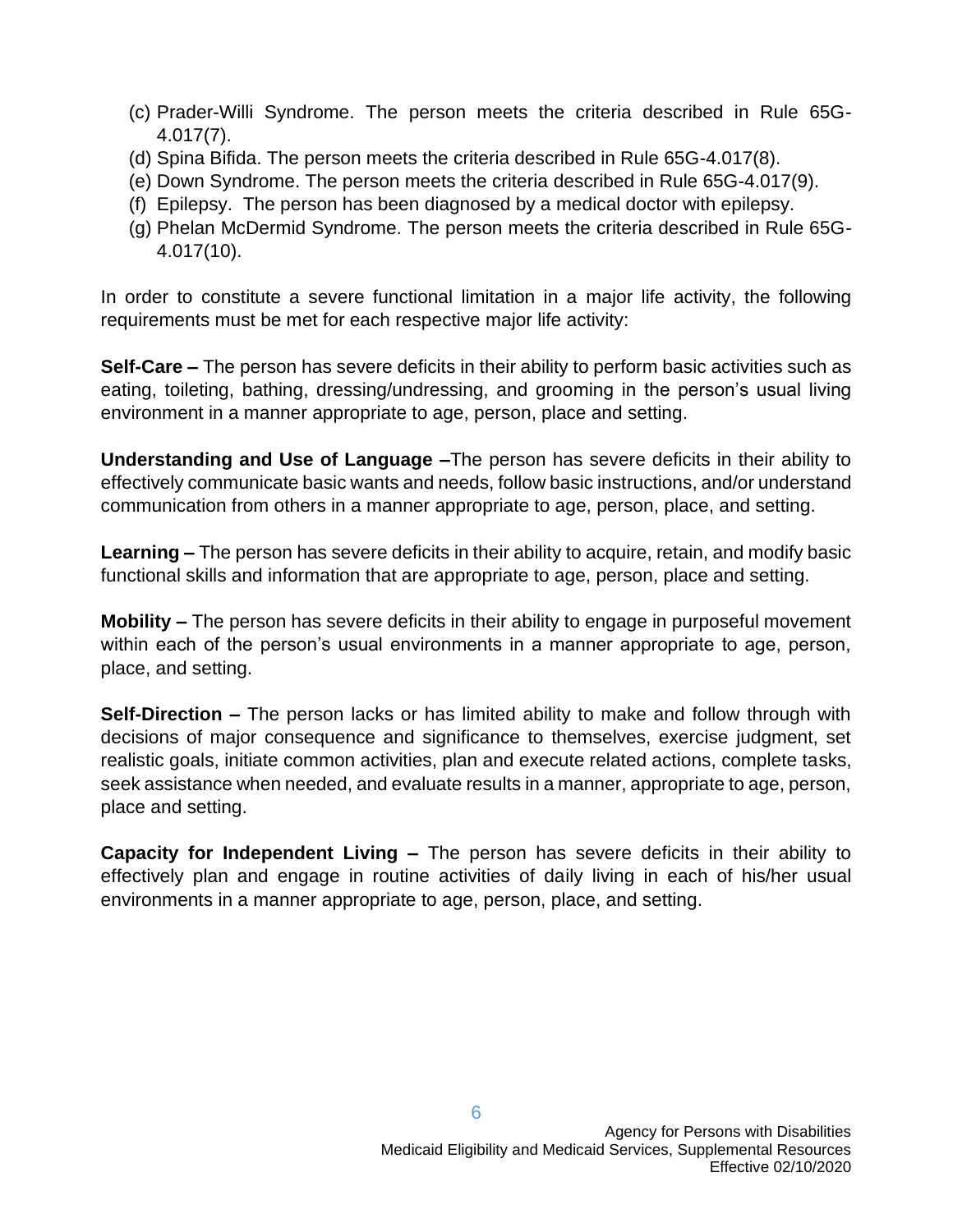### *WSC Responsibilities in Maintaining Client Eligibility*

**For clients who are receiving Medicaid benefits**, WSCs are responsible for taking steps to ensure that their Medicaid does not lapse. These steps include:

- 1. **Annually help clients submit the DCF 2515 Form.** When determining and redetermining Medicaid eligibility, the Department of Children and Families requires verification that clients are enrolled on the iBudget waiver. This is documented on the *Certification of Enrollment Status Home and Community Based Services (HCBS)* form, also referred to as the *DCF 2515 Form* (shown below).
- 2. **Verifying income and assets.** If an individual's total income and assets exceed the amount designated by the SSA, he or she could lose eligibility for Medicaid Benefits. With the individual's permission, the WSC must review his or her personal funds to determine if funds are properly accounted for and are not in excess of the Medicaid asset limit.

In addition to reviewing a client's income, his or her assets must be reviewed to ensure that their total worth does not exceed the amount allowed to maintain Medicaid eligibility.

Examples of assets that should be verified with the individual or their family are:

- Checking and savings accounts, trusts, money market accounts
- Savings bonds or stocks
- Life insurance policies
- Proof of ownership of a vehicle, real property, mobile home, or cemetery lot
- 3. **Monitor Medicaid eligibility status on a monthly basis**. As a best practice, WSCs should take the time to verify that each client on their caseload has not experienced a lapse in their Medicaid eligibility.
- 4. **Identify Medicaid eligibility renewal dates and assist with required paperwork.** Annually, Medicaid eligibility must be renewed, and clients must submit income information to verify continued Medicaid eligibility. To assist with this process, it is a good practice to identify the Medicaid eligibility renewal date for each client on your caseload.

### **The following is a copy of the** *Certification of Enrollment Status Home and Community Based Services (HCBS)* **form (or, DCF 2515 form).**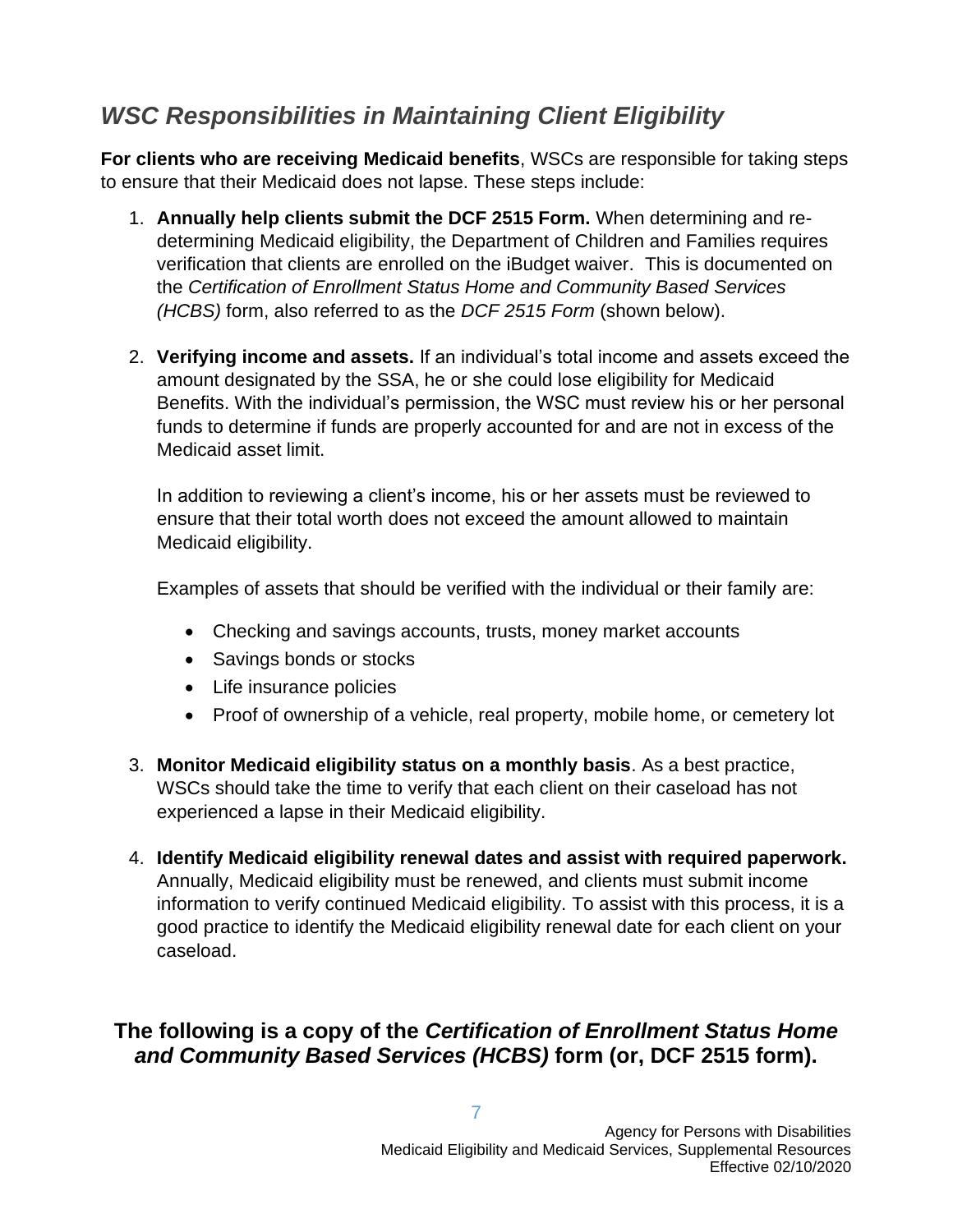| <b>IVELEAMILIES COM</b>                                                                                        | <b>CERTIFICATION OF ENROLLMENT STATUS</b><br>HOME AND COMMUNITY BASED SERVICES (HCBS)<br>42 CFR 435.910(a) requires each Medicald applicant to furnish his or her Social Security Number (SSN). The SSN is used to<br>determine eligibility. The SSN may be shared with other programs or agencies involved in the eligibility determination process. |
|----------------------------------------------------------------------------------------------------------------|-------------------------------------------------------------------------------------------------------------------------------------------------------------------------------------------------------------------------------------------------------------------------------------------------------------------------------------------------------|
| Application                                                                                                    | Change                                                                                                                                                                                                                                                                                                                                                |
| I. Department of Children and Families<br>Economic Self-Sufficiency Services                                   | II. Re:<br>Name of Applicant/Recipient<br>Client Social Security Number                                                                                                                                                                                                                                                                               |
|                                                                                                                | Designated Representative                                                                                                                                                                                                                                                                                                                             |
| III. This certifies that the above named applicant/recipient:                                                  |                                                                                                                                                                                                                                                                                                                                                       |
| ■ was enrolled in the Medicaid waiver (HCBS) on                                                                |                                                                                                                                                                                                                                                                                                                                                       |
| ■ (For SMMC Long-Term Care waiver only) Level of Care effective date:<br>b) L<br>(State Medicaid Managed Care) |                                                                                                                                                                                                                                                                                                                                                       |
| Level of Care (check one): Skilled Intermediate I                                                              | <b>□</b> Intermediate II                                                                                                                                                                                                                                                                                                                              |
| c) ■ will not be enrolled in the Medicaid waiver (HCBS). (Enter reason below.)                                 |                                                                                                                                                                                                                                                                                                                                                       |
| has a change in living arrangement. (Complete next page.)<br>d)                                                |                                                                                                                                                                                                                                                                                                                                                       |
| was disenrolled from the Medicaid waiver (HCBS) on                                                             |                                                                                                                                                                                                                                                                                                                                                       |
| died on                                                                                                        |                                                                                                                                                                                                                                                                                                                                                       |
| IV. Case Management Agency:                                                                                    |                                                                                                                                                                                                                                                                                                                                                       |
| Waiver Program:                                                                                                |                                                                                                                                                                                                                                                                                                                                                       |
| Mailing Address:                                                                                               |                                                                                                                                                                                                                                                                                                                                                       |
|                                                                                                                |                                                                                                                                                                                                                                                                                                                                                       |
|                                                                                                                |                                                                                                                                                                                                                                                                                                                                                       |
| Telephone Number (include area code):                                                                          |                                                                                                                                                                                                                                                                                                                                                       |
| V.<br>changes to DCF/Economic Self-Sufficiency Services staff immediately.                                     | If the above named applicant/recipient is enrolled in waiver services, you must report any                                                                                                                                                                                                                                                            |

VI. Certified By:

Case Manager's Name (Print)

Case Manager's Signature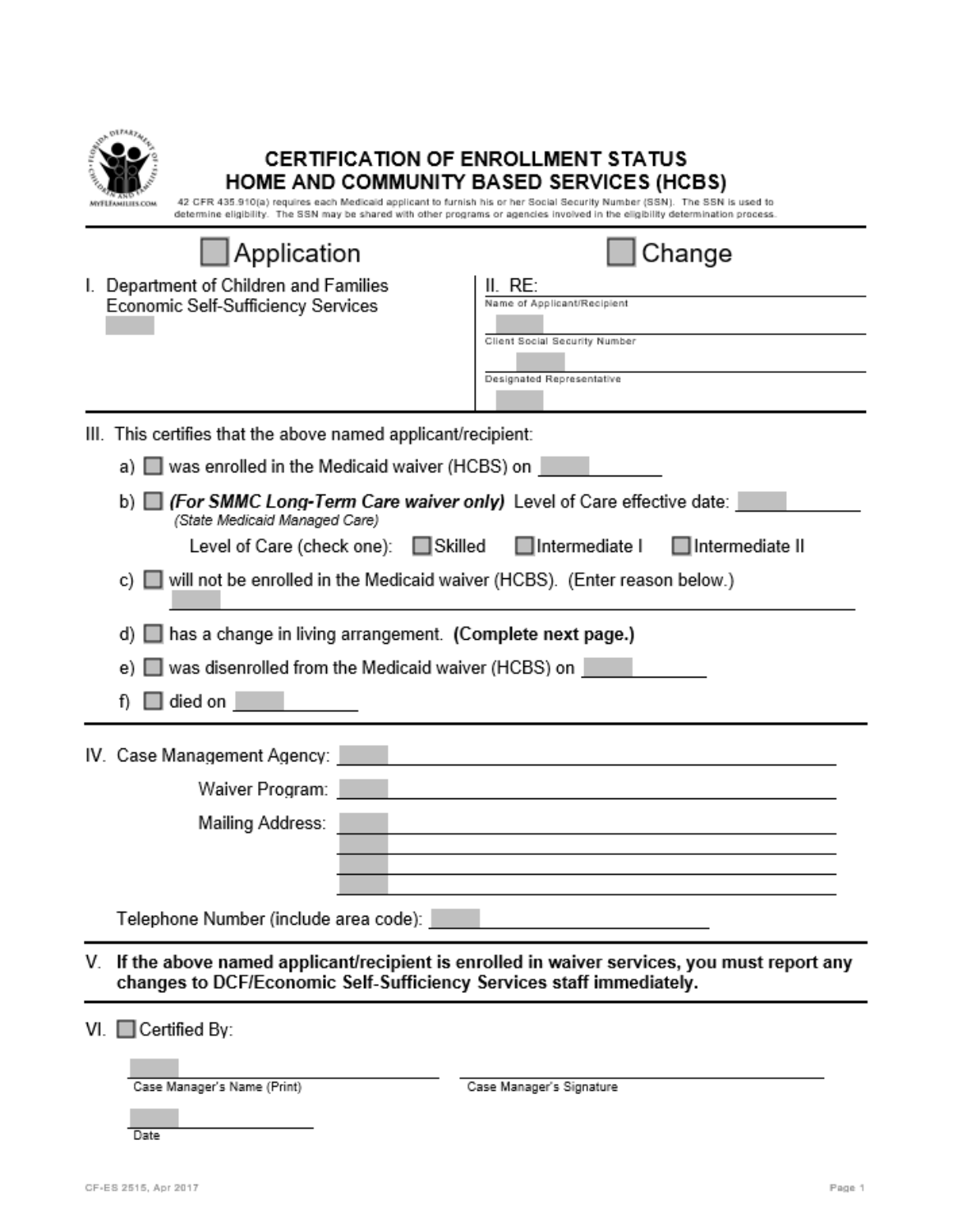### CHANGE IN HCBS RECIPIENT'S LIVING ARRANGEMENT **UPDATE INFORMATION**

VII. LIVING ARRANGEMENT INFORMATION:

| a) Previous address: New York                                                                                                                                                                                                                     |
|---------------------------------------------------------------------------------------------------------------------------------------------------------------------------------------------------------------------------------------------------|
| b) New address: New York<br><u> 1980 - Johann Stoff, amerikansk politiker (* 1908)</u>                                                                                                                                                            |
| c) Effective date of new address: <b>with the set of the set of the set of new address:</b>                                                                                                                                                       |
| d) Note type of living arrangement: (e.g., assisted living facility (ALF), hospital, living in the community, etc.)                                                                                                                               |
| e) For ALFs only – Customary Room and Board Rate Amount: \$                                                                                                                                                                                       |
| VIII. CASE MANAGER COORDINATION CHECKLIST:                                                                                                                                                                                                        |
| a) Has a current DCF eligibility specialist been notified? □ NO □ YES (date): □                                                                                                                                                                   |
| NOTE: Do not complete the following section unless the above change in the HCBS<br>recipient's address results in a change in Case Management Agency.                                                                                             |
| IX. NEW CASE MANAGER INFORMATION:                                                                                                                                                                                                                 |
| a) □ Recipient transferred to another Medicaid waiver Case Manager on (date):                                                                                                                                                                     |
|                                                                                                                                                                                                                                                   |
| Contact Person:                                                                                                                                                                                                                                   |
| Mailing Address:<br>the control of the control of the control of the control of the control of the control of the control of the control of the control of the control of the control of the control of the control of the control of the control |
|                                                                                                                                                                                                                                                   |
|                                                                                                                                                                                                                                                   |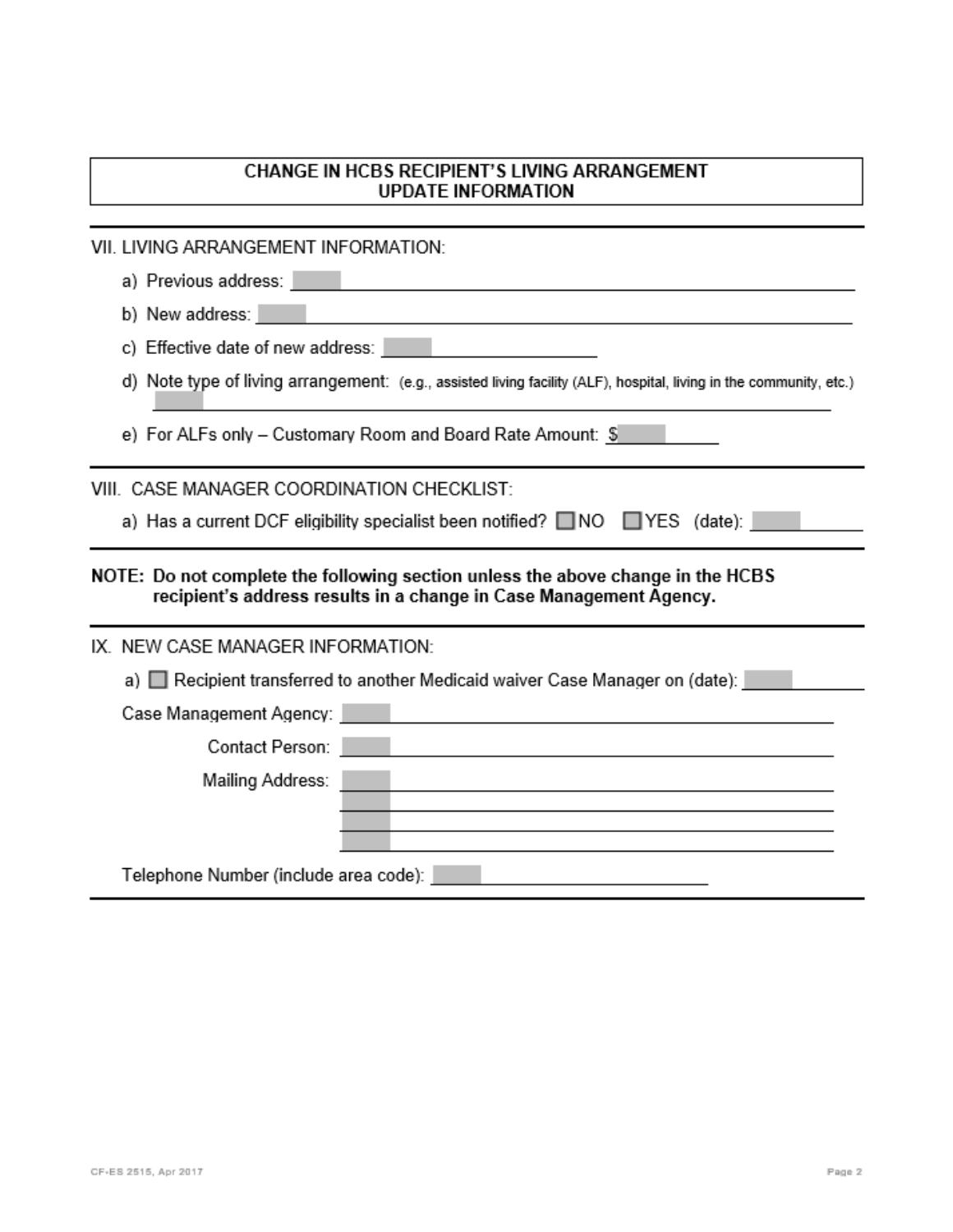### *Additional Reading:*

More specific information on how an individual applies for Medicaid benefits can be found at the DCF website at: myflfamilies.com/service-programs/access/

### *What do you do if a person's Medicaid Eligibility is terminated?*

If one of your clients loses their Medicaid eligibility, the following steps must be taken immediately:

- 1. Notify the APD regional office and work with them to plan for alternative funding sources.
- 2. Notify all providers. If a person is not eligible for Medicaid, they are not eligible for APD services. In this case, all service authorizations for that person will be rejected by the Medicaid billing system.
- 3. Work with the individual right away to take the necessary steps to reinstate their Medicaid benefits reinstated.
- 4. Upon reinstatement of Medicaid, the WSC must re-submit a service authorization to each provider.

### *Medicaid Programs and Services*

While most of your focus as a Waiver Support Coordinator will be on assisting your clients in accessing waiver services in addition to community resources, there are many Medicaid services that are available to the clients you'll be serving. You will have an important role in helping them access those services.

The APD clients you serve, including children under the age of 21, have the option to utilize either a managed care plan or the traditional fee for service Medicaid program. It's important to know which program your clients have chosen. However, dental managed care is not optional.

### **The following is a helpful tool called** *Adult Dental Services for Clients Enrolled on the iBudget Waiver Flow Chart***.**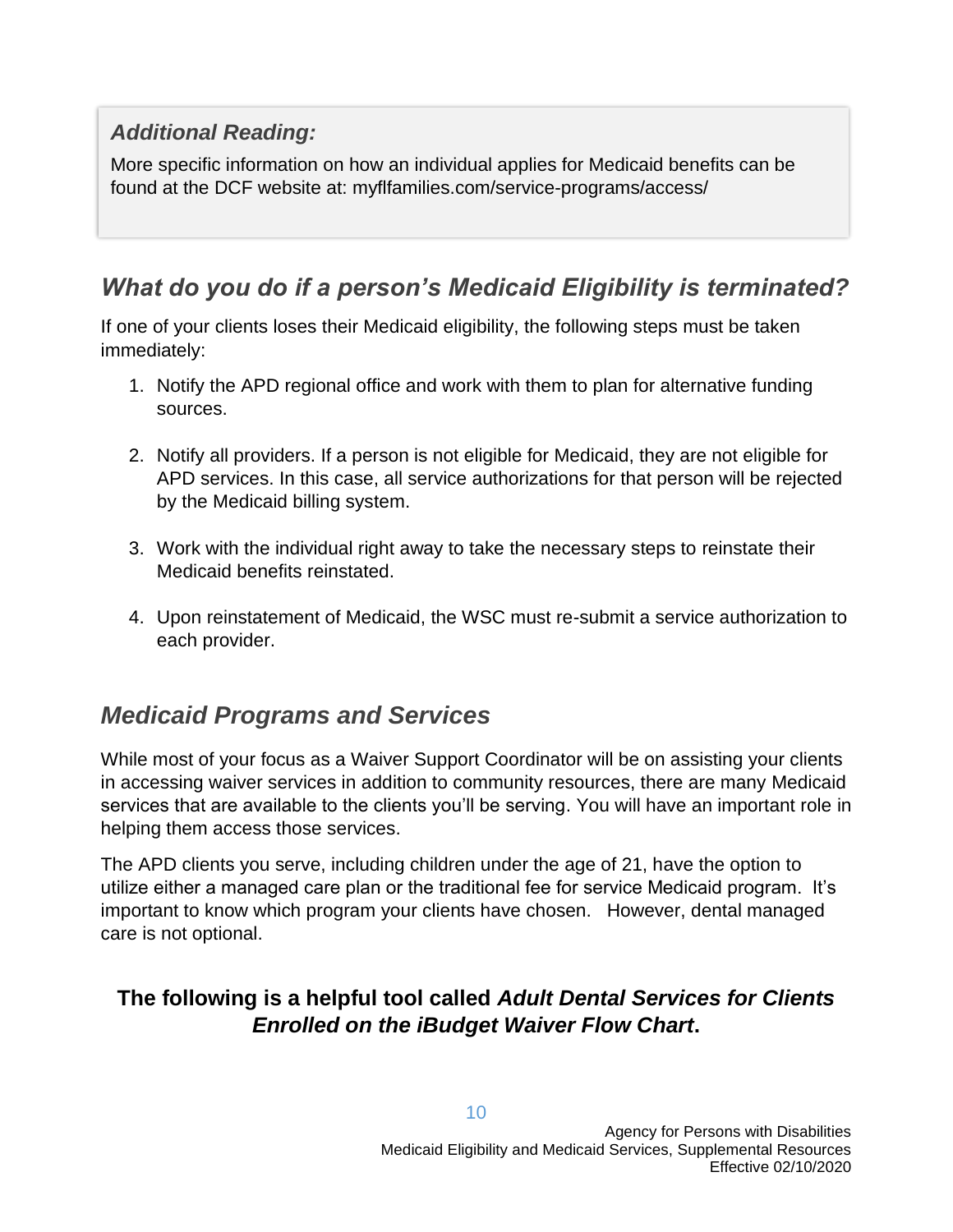



Agency for Persons with Disabilities Medicaid Eligibility and Medicaid Services, Supplemental Resources Effective 02/10/2020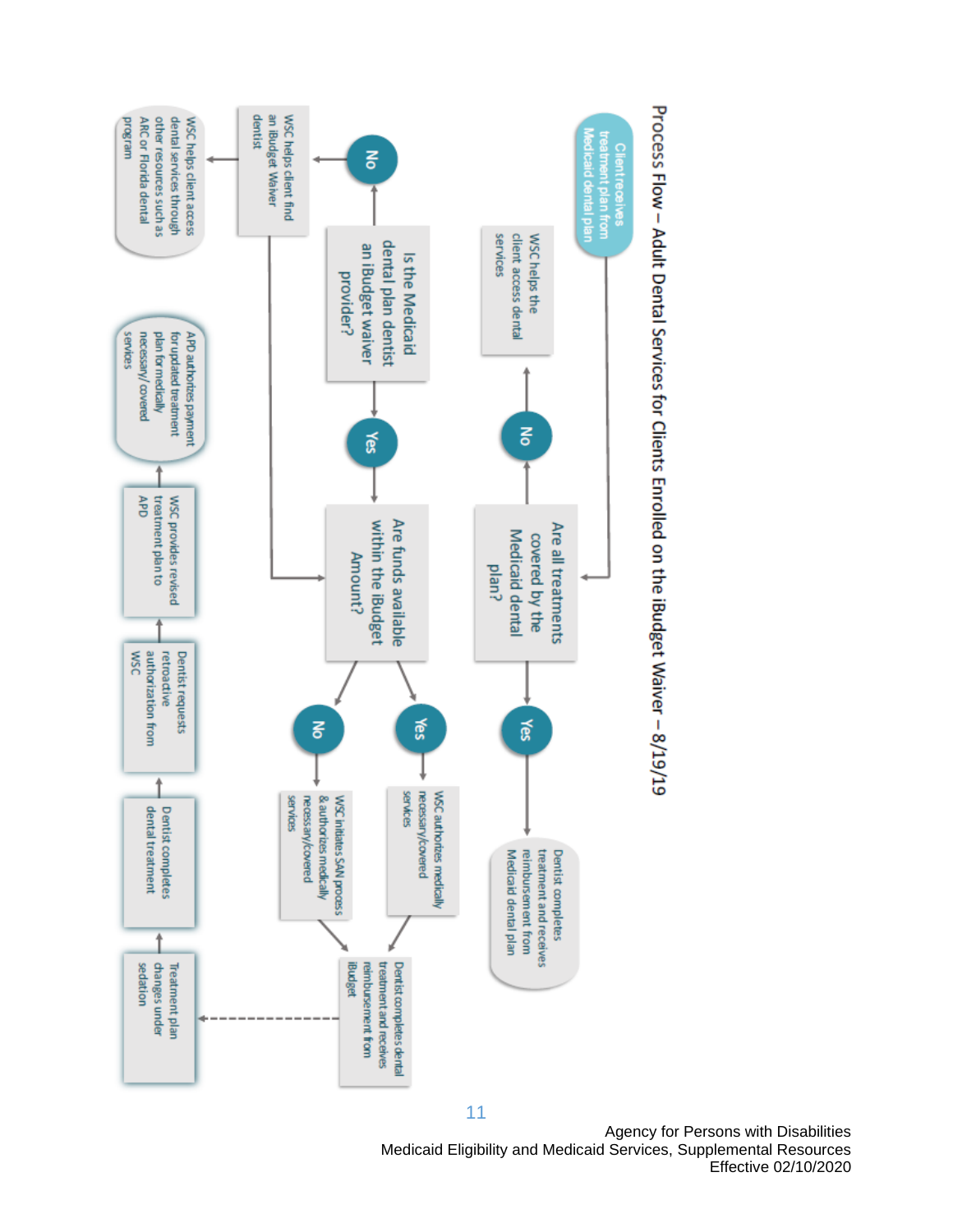*If WSCs or providers have questions related to the Medicaid dental plan, the following contacts are available for assistance:*

- **DentaQuest:** 1-888-468-5509, TDD: 1-800-466-7566, Website: dentaquest.com/state-plans/regions/florida/
- **Liberty:** 1-833-276-0850, TDD: 1-877-855-8039, Website: libertydentalplan.com/FLMedicaid
- **MCNA:** 1-855-699-6262, TDD: 1-800-955-8771, Website: mcnafl.net

For additional assistance in selecting an appropriate managed care plan, the WSC should assist the individual in contacting a Choice Counselor for help by calling **1-877- 711-3662.**

### *The Quality Improvement Organization (QIO)*

The Agency for Health Care Administration has contracted with a certified Quality Improvement Organization (QIO) to provide medical necessity reviews for Medicaid home health services, such as consumable medical supplies.

### **The purpose of the QIO is to:**

- Determine medical necessity of services and supplies requested
- Prevent unnecessary or inappropriate provision of Medicaid services
- Provide service authorizations and legal notices that clearly show which services are approved, denied, or terminated.

### **EPSDT Special Services Request for iBudget Waiver Individuals Under the Age of 21**

Based on the Early and Periodic Screening, Diagnostic, and Treatment (EPSDT) benefit, all items that are medically necessary for clients under age 21 must be made available through Medicaid State Plan. There are some items, such as wipes, that are not a specifically listed item in Medicaid Policy, and for this items the WSC must assist in submitting a special services request using a miscellaneous code.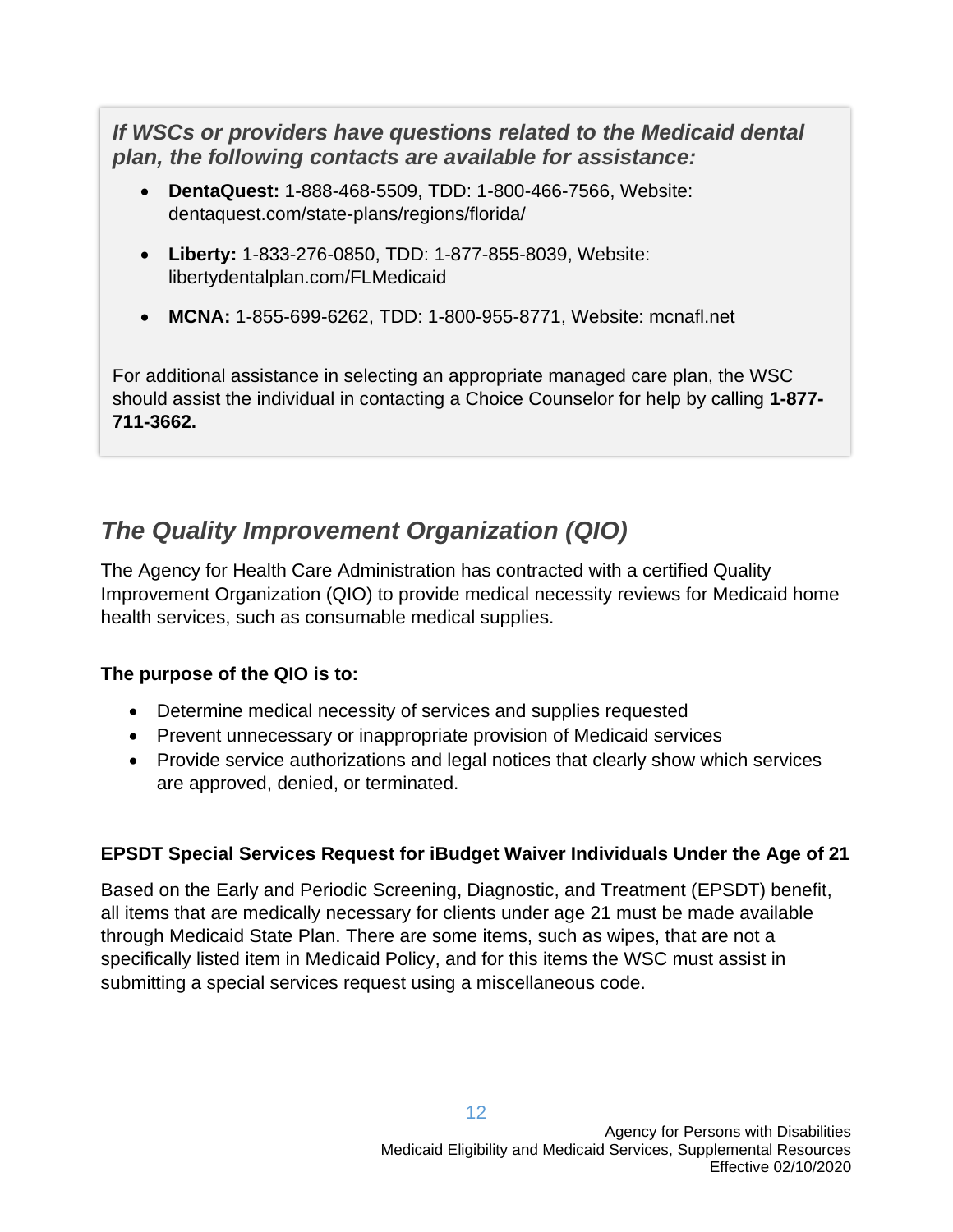### **The following is a summary of the process:**

- 1. While it is the actual provider or "vendor" that sends in the request, the WSC should assist with gathering documentation. Supporting documentation may include:
- 2. Physician order (with NPI and physician signature)
- 3. Clinical documentation supporting the medical necessity of the request
- 4. Cost of the supplies
- 5. Please note supporting documentation cannot be more than 1 year older than the date of the request
- 6. The individual's DME provider (Vendor) completes the Multi-Specialty Services Prior Authorization Request form found at the QIO's website.
- 7. An authorization number to be used on claims for reimbursement will be created in Florida Medicaid Managed Information System (FMMIS) for approved requests.

### *Personal Care Assistance and Behavior Analysis Services through Medicaid*

The Florida Medicaid program through the Agency for Healthcare Administration (AHCA) provides personal care assistance and behavior analysis services to Medicaid eligible individuals who are under the age of 21 when medically necessary.

### *Helpful resources for accessing Medicaid PCA services:*

- The Florida Developmental Disabilities Council has a publication entitled, *Accessing Home Health Care, Nursing, and Personal Supports for Individuals Who Receive Florida Medicaid and iBudget Services.* This publication contains a summary of home health services that may be helpful.
- Florida Health Finder is an AHCA site that provides multiple healthcare related links and consumer guides. There is also a link where clients can search for home health providers.
- Medicaid has a toll-free number for clients if they are having problems accessing care. The Medicaid Helpline can be reached by calling 1-877-254-1055.

13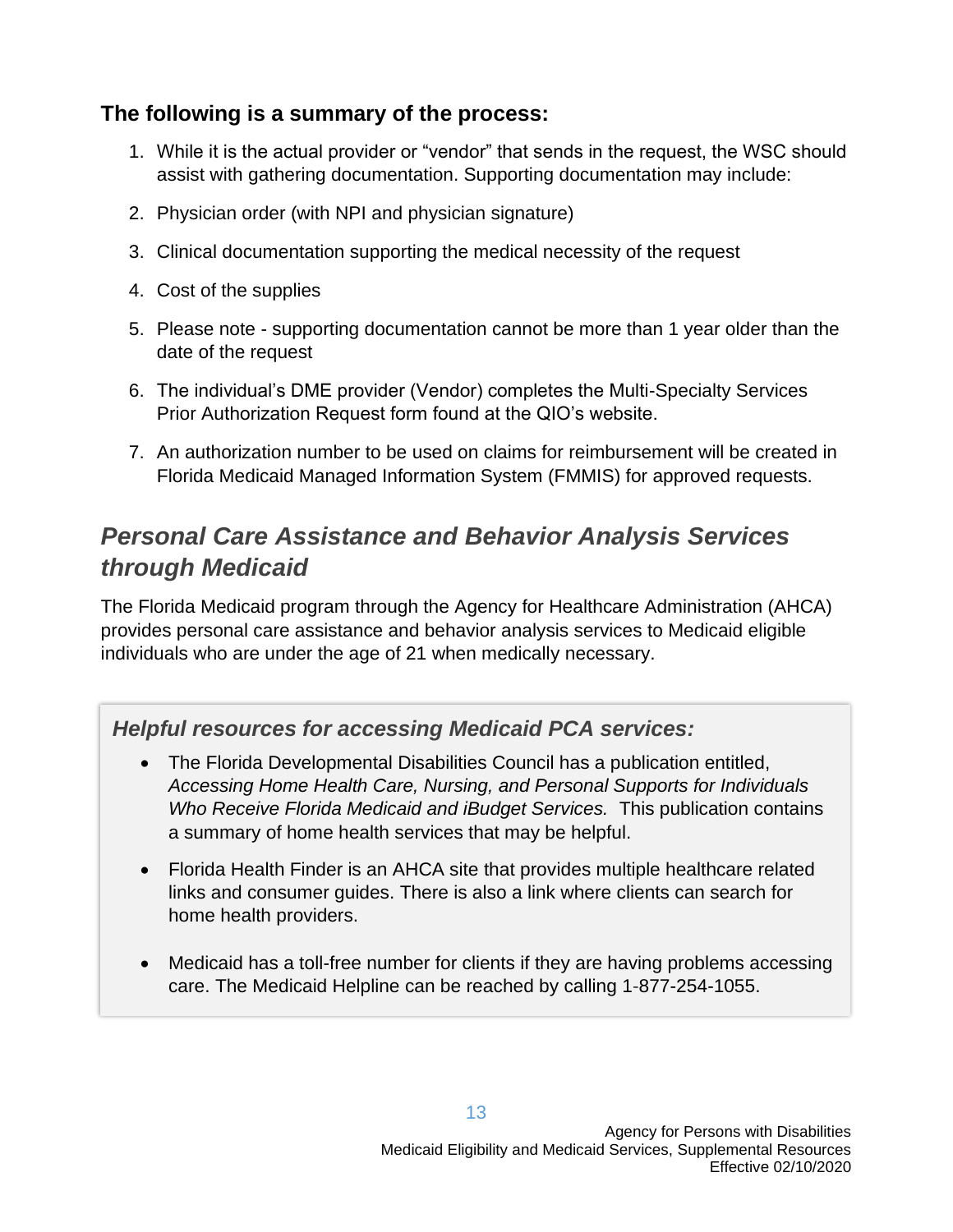Updated May 2019

# APD Technical Assistance Document

# Services/Potential Resources Available to Individuals with Developmental Disabilities who are Medicald Eligible

| Same as above, up to age 21.<br>MMA - vduntary (provides expanded services for<br><b>Hospice Services</b><br>Transportation<br>Nursing Facility<br>Prescribed Drug Services<br><b>Durable Medical Equipment</b><br>Home Hang-Hinter<br>Medical - physician services<br>Dentures<br>Silled Nursing<br>SateMobile Managed Care Dental Program<br>Satewide Medicald Managed Care Program<br>Ě<br>Consumable Medical Supplies<br>Enteral Formulas and Medical Supplies<br>Tracheostomy Supplies<br>Respiratory Supplies<br>Respiration Therapy up to \$1500<br>Physical Therapy up to \$2500<br>Î<br><b>Limited Fee for Service Prediction</b><br>AHCA Medicald State Plan<br>Family Home -<br>and need:<br>and living setting:<br>Available based on medical necessity criteria<br>Available based on medical necessity criteria<br>Under 21 - same as above<br><b>Vocational Rehabilitation resources.</b><br>from the public-school system and exhausted<br>Supported Employment Services are available<br>own home (supported living arrangements).<br>bagin at age 18 when a person lives in their<br>Age 21 and over, see below<br>prior to age 22 if the individual has graduated<br>Personal Supports and Supported Living can<br>Life Skills Development (Supported<br><b>Personal Supports</b><br>Comumable Medical Supplies<br>Walver Support Coordination<br>Personal emergency response system<br><b>Employment, Adult Day Training,</b><br>Dietician<br>Durable Medical Equipment<br>Adaptations<br>Environmental Accessibility<br>Companion<br>Fity site of, Respiration V)<br>Behavior Analysis and Assistant<br>Section Mental Hearth Counseling<br><b>Transportation</b><br>Therefore (Occupational, Speech,<br><b>Mussical</b><br>Adult Dental<br>29<br>Sameassabove<br>٠<br>Additional Services<br>Extended Foster Care Program - Ages 18-21<br>Temporary Aftercare Services Road to<br>Independence Rogram<br>DOF Foster Care<br>٠<br>٠<br>Voortond Rehabilisation employment services<br>graduation from high schod)<br>of 22 if the individual does not have a<br>Education and related services up to the age<br>Vocational Rehabilitation/Employment<br>standard high school or GED diploma<br>Services (when preparing for translation or<br>DOE - Public School<br>Children's Medical Services Plans as listed above<br>maliage 21.<br>DOH / Children's Medical Services | 33 and up | S-22 years<br>Ř |  |
|-------------------------------------------------------------------------------------------------------------------------------------------------------------------------------------------------------------------------------------------------------------------------------------------------------------------------------------------------------------------------------------------------------------------------------------------------------------------------------------------------------------------------------------------------------------------------------------------------------------------------------------------------------------------------------------------------------------------------------------------------------------------------------------------------------------------------------------------------------------------------------------------------------------------------------------------------------------------------------------------------------------------------------------------------------------------------------------------------------------------------------------------------------------------------------------------------------------------------------------------------------------------------------------------------------------------------------------------------------------------------------------------------------------------------------------------------------------------------------------------------------------------------------------------------------------------------------------------------------------------------------------------------------------------------------------------------------------------------------------------------------------------------------------------------------------------------------------------------------------------------------------------------------------------------------------------------------------------------------------------------------------------------------------------------------------------------------------------------------------------------------------------------------------------------------------------------------------------------------------------------------------------------------------------------------------------------------------------------------------------------------------------------|-----------|-----------------|--|
|                                                                                                                                                                                                                                                                                                                                                                                                                                                                                                                                                                                                                                                                                                                                                                                                                                                                                                                                                                                                                                                                                                                                                                                                                                                                                                                                                                                                                                                                                                                                                                                                                                                                                                                                                                                                                                                                                                                                                                                                                                                                                                                                                                                                                                                                                                                                                                                                 |           |                 |  |
|                                                                                                                                                                                                                                                                                                                                                                                                                                                                                                                                                                                                                                                                                                                                                                                                                                                                                                                                                                                                                                                                                                                                                                                                                                                                                                                                                                                                                                                                                                                                                                                                                                                                                                                                                                                                                                                                                                                                                                                                                                                                                                                                                                                                                                                                                                                                                                                                 |           |                 |  |
|                                                                                                                                                                                                                                                                                                                                                                                                                                                                                                                                                                                                                                                                                                                                                                                                                                                                                                                                                                                                                                                                                                                                                                                                                                                                                                                                                                                                                                                                                                                                                                                                                                                                                                                                                                                                                                                                                                                                                                                                                                                                                                                                                                                                                                                                                                                                                                                                 |           |                 |  |
|                                                                                                                                                                                                                                                                                                                                                                                                                                                                                                                                                                                                                                                                                                                                                                                                                                                                                                                                                                                                                                                                                                                                                                                                                                                                                                                                                                                                                                                                                                                                                                                                                                                                                                                                                                                                                                                                                                                                                                                                                                                                                                                                                                                                                                                                                                                                                                                                 |           |                 |  |
|                                                                                                                                                                                                                                                                                                                                                                                                                                                                                                                                                                                                                                                                                                                                                                                                                                                                                                                                                                                                                                                                                                                                                                                                                                                                                                                                                                                                                                                                                                                                                                                                                                                                                                                                                                                                                                                                                                                                                                                                                                                                                                                                                                                                                                                                                                                                                                                                 |           |                 |  |

Agency for Persons with Disabilities Medicaid Eligibility and Medicaid Services, Supplemental Resources Effective 02/10/2020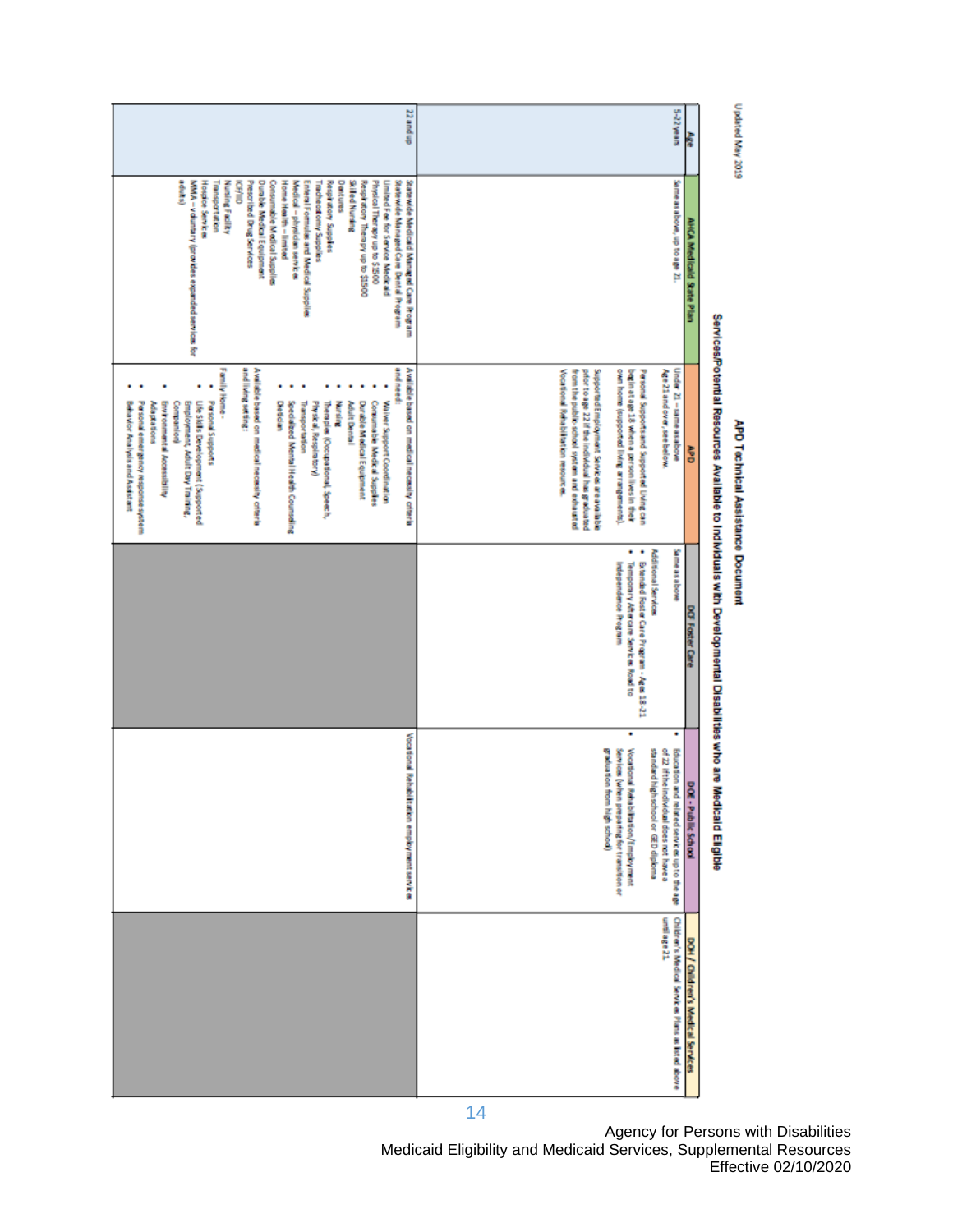# Updated May 2019

# APD Technical Assistance Document

| Ř                       | AHCA Medicald State Plan | Services/Potential Resources Available to Individuals with Developmental Disabilities who are Medicald Eligible<br>š                                                                                                                                                                                                                                                                                                                                                                                                                                               | DOF Foster Care | <b>DOW-PO</b><br><b>Mic School</b> | DOH / Oildren's Medical Services |
|-------------------------|--------------------------|--------------------------------------------------------------------------------------------------------------------------------------------------------------------------------------------------------------------------------------------------------------------------------------------------------------------------------------------------------------------------------------------------------------------------------------------------------------------------------------------------------------------------------------------------------------------|-----------------|------------------------------------|----------------------------------|
|                         |                          |                                                                                                                                                                                                                                                                                                                                                                                                                                                                                                                                                                    |                 |                                    |                                  |
| (bentunco)<br>S2 and up |                          | Community-based licensed residental facility -<br>Own Home/Supported Uving -<br><b>Employment, Adult Day Training,</b><br>Life Skils Development (Supported<br>Behavior Analysis and Assistant<br>Personal emitrepency respective system<br>Adaptations<br><b>Environmental Accessibility</b><br><b>Employment, Adult Day Training,</b><br>Supported Living Coaching<br><b>Personal Supports</b><br>Behavior Analysis and Assistant<br>Special Medical Home Care<br>Companion<br>Residential Habilitation<br><b>Ufe Skills Development (Supported</b><br>Companion |                 |                                    | 15                               |
|                         |                          | available through individual and Family Support<br>Dimistral serial center de schedulite di 特の本 目覚 Ee                                                                                                                                                                                                                                                                                                                                                                                                                                                              |                 |                                    |                                  |
|                         |                          | Sevices (IFS) funding for individuals contine                                                                                                                                                                                                                                                                                                                                                                                                                                                                                                                      |                 |                                    |                                  |
|                         |                          | waiting list or other APD clents when needed.                                                                                                                                                                                                                                                                                                                                                                                                                                                                                                                      |                 |                                    |                                  |

Agency for Persons with Disabilities Medicaid Eligibility and Medicaid Services, Supplemental Resources Effective 02/10/2020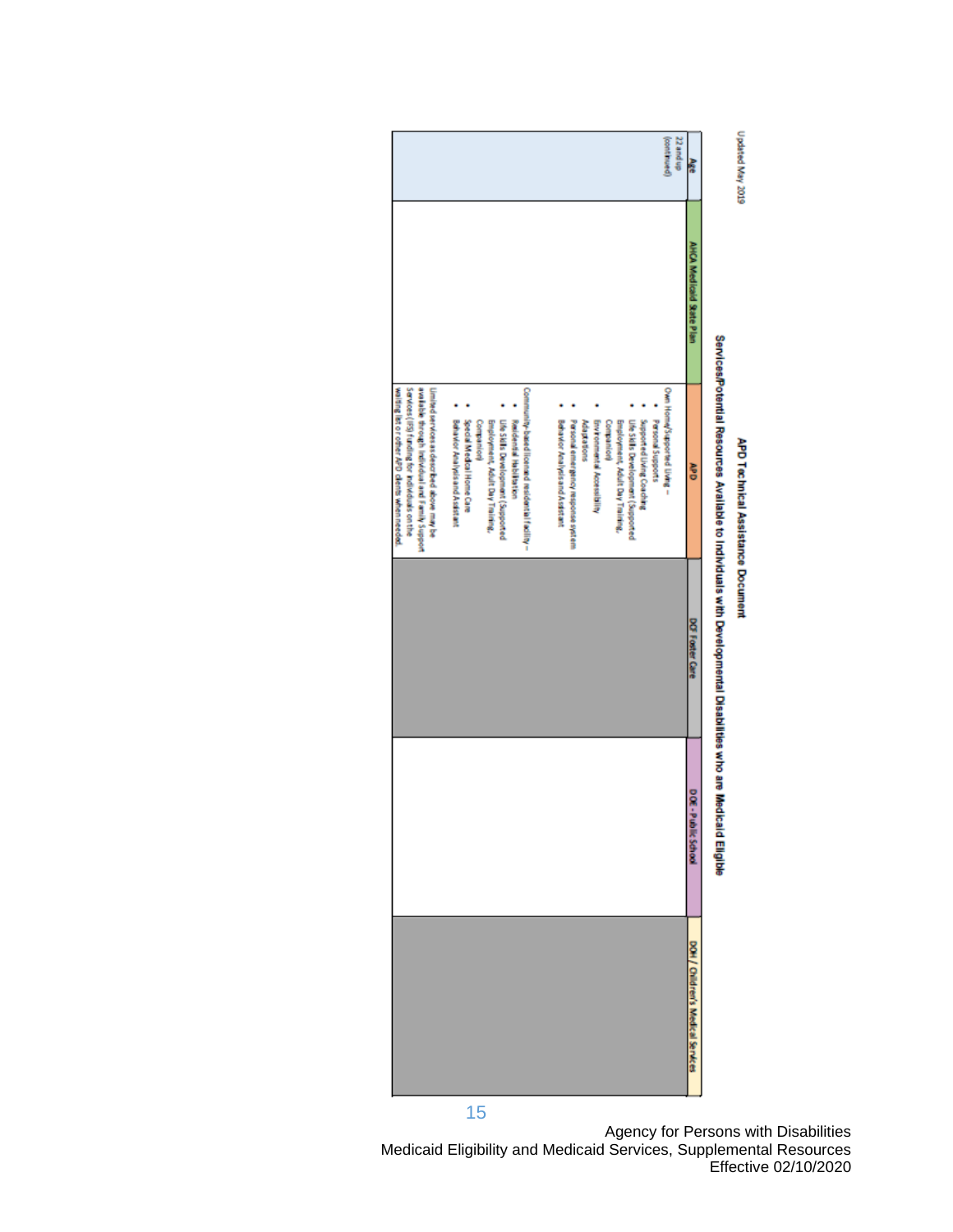*If you work with someone who is having trouble accessing Medicaid services:* 

Contact the AHCA complaint hub to address these issues.

You can submit a complaint by calling 1-877-254-1055 or online at ahca.myflorida.com/Medicaid/complaints/index.shtml.

### **Hierarchy of Reimbursement**

The hierarchy of reimbursement (shown below) should guide how services are accessed for your clients. This includes natural resources, third-party insurance, Medicare, Medicaid, and then the APD waiver. A phrase you may have heard is, "The waiver is the payor of last resort". This means funding for services from other sources must be exhausted first, before seeking services for the same needs through the waiver.



### **The following is a WSC Advisory providing information on Therapies available through Medicare Plan B.**

16